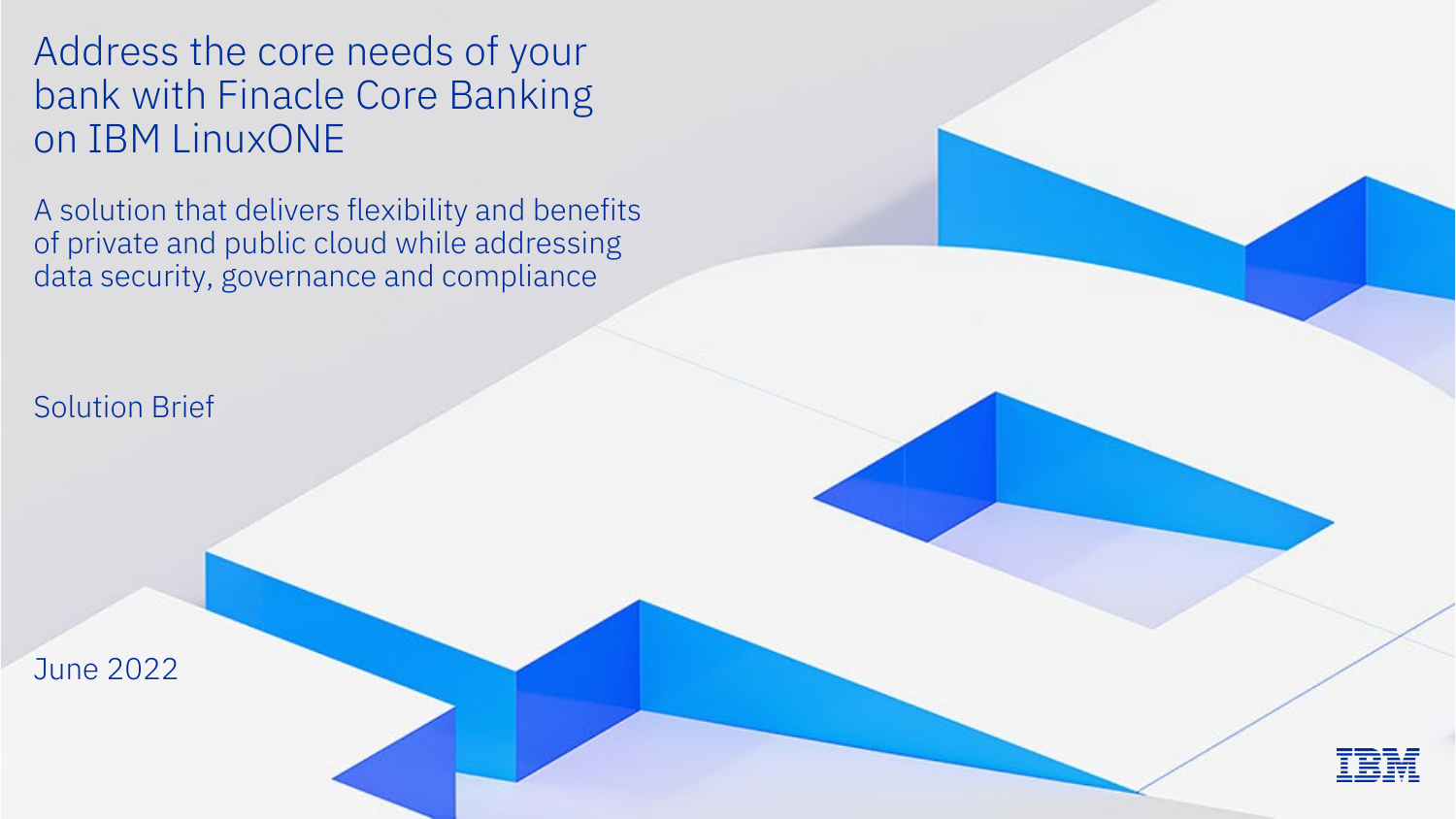*"Banks can leverage Finacle Core Banking Solution on the RedHat OpenShift Container and IBM LinuxONE to achieve very high scalability and throughput, making optimal use of the capacity provisioned. Our experience of porting the Finacle code base onto IBM LinuxONE was quick, easy, and seamless.*

*IBM LinuxONE provides banks an open environment to leverage Finacle's cloud-native capabilities and deploy them consistently across their private cloud environment*."

### K R Venkatraman

(VP, Head – Product Architecture, Infosys Finacle)

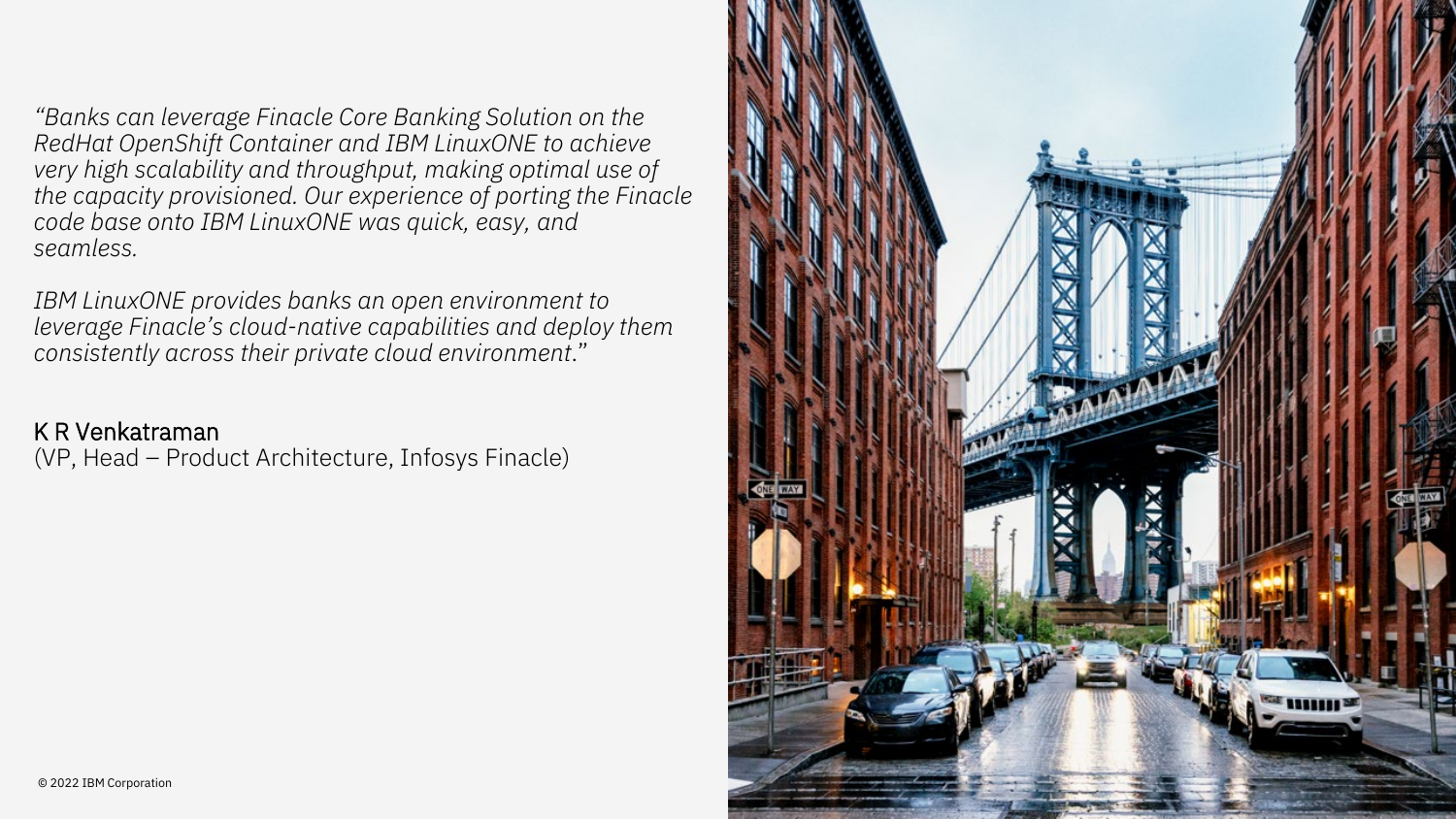### Scale Digital with a Digital Core on an Advanced Platform: Finacle Core Banking on IBM LinuxONE

– Finacle Core Banking is an industry leading solution. It offers a comprehensive suite of capabilities to power banks' digital transformation. The solution is Cloudnative, componentized, and microservicesbased to enable risk-mitigated progressive modernization.

– Offers extensive parameterization, product bundling and reusable business components, to help accelerate innovation.

– Real-time processing engine and embedded analytics enabling rich custome insights for better engagement backed by extensive automation.

– High IO throughput capability of IBM LinuxONE brings down the software licensing cost.

– Optional IBM Cloud Pak® integration supports high-speed messaging for quick response.

|    |                                                               |                                                                                                                                                |     | Consumer<br>Banking                                                                                                                                               | Corporate<br>Banking                                                             | Treasury                                                                           | Wealth<br>Management                                                                     | Islamic<br>Banking                            |  |
|----|---------------------------------------------------------------|------------------------------------------------------------------------------------------------------------------------------------------------|-----|-------------------------------------------------------------------------------------------------------------------------------------------------------------------|----------------------------------------------------------------------------------|------------------------------------------------------------------------------------|------------------------------------------------------------------------------------------|-----------------------------------------------|--|
| Э  | Industry-leading <sup>1</sup><br><b>Core Banking Solution</b> | Finacle<br><b>Core Banking</b>                                                                                                                 |     | Demand<br><b>Deposits</b><br><b>Term Deposits</b><br>Retail Loan<br>Mortgages                                                                                     | Current /<br>Overdrafts<br>Commercial<br>Lending<br>Trade Finance<br>Syndication | <b>Derivatives</b><br>Foreign<br>Exchange<br>Money<br>Markets<br><b>Securities</b> | Mutual Funds<br>Structured<br><b>Products</b><br>Equities &<br><b>Bonds</b><br>Insurance | Mudarabah<br>Murabaha<br>Musharaka<br>Istisna |  |
|    |                                                               |                                                                                                                                                |     | <b>Common Services</b><br>• Master Data • User Definition • Multi-Entity<br>Shared<br>Infrastruc<br>Compone<br>• Multi-Calendar • General Ledger • Multi-Currency |                                                                                  |                                                                                    |                                                                                          |                                               |  |
|    |                                                               |                                                                                                                                                | ਜ਼ਿ | <b>Infrastructure Service</b><br>• Workflow (BPML) • Reporting and MIS • Security<br>· Finacle Studio · Communication · Finacle WatchWiz                          |                                                                                  |                                                                                    |                                                                                          |                                               |  |
| эr | IBM and Third-<br><b>Party Middleware</b>                     | <b>IBM Cloud Paks</b><br>Data   Security   Business Automation   Watson AIOps  <br>Integration   Network Automation   WebSphere Hybrid Edition |     |                                                                                                                                                                   |                                                                                  |                                                                                    |                                                                                          |                                               |  |
|    | Open Hybrid<br><b>Cloud Platform</b>                          | Red Hat ® OpenShift ®                                                                                                                          |     |                                                                                                                                                                   |                                                                                  |                                                                                    |                                                                                          |                                               |  |
|    | Secure and Resilient<br>Infrastructure                        | <b>IBM LinuxONE III</b>                                                                                                                        |     |                                                                                                                                                                   |                                                                                  |                                                                                    |                                                                                          |                                               |  |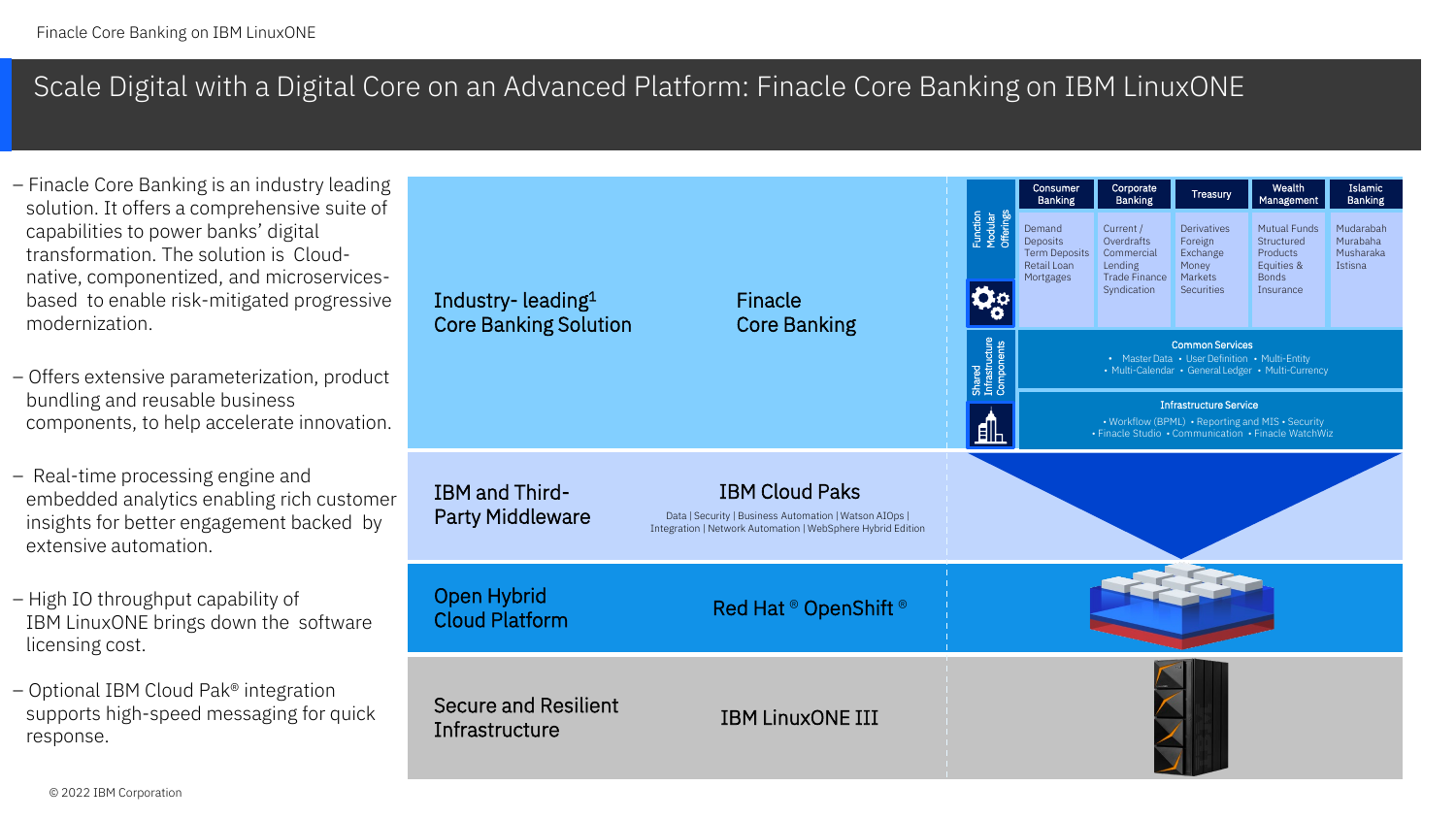### A customer-centric, agile and regulatory-compliant banking solution

Get tools and capabilities to future-proof your bank against the flow of new breakthroughs and risks

Finacle Core Banking helps banks scale digital engagement with:

- Innovation-led growth: Finacle's openness and flexibility enables banks to embrace new business models, easily roll out new innovations and coinnovate with external ecosystems
- Deeper customer engagements: The solution offers insights and action through unified customer view and embedded analytics
- Emerging requirements: Offers comprehensive product factory, extensive parametrization, GUI-led extensibility and configurability capabilities to meet current and emerging requirements
- Operational excellence through extensive automation: AI and RPA-led automation along with traditional rule-based, API-driven straight through processing and BPM led process orchestration

- Finacle offers a cloud-native, cloud-agnostic platform, which can be deployed flexibly on a private, public or hybrid cloud. Finacle applications are built on a cloud-native framework based on Cloud Native Computing Foundation (CNCF) standards and follow the Twelve-factor App Methodology.
- Validated on IBM LinuxONE with Red Hat OpenShift, the solution architecture supports IBM Cloud Pak for Integration, providing a foundation on enterprise-grade middleware.
- Additionally, IBM LinuxONE has trusted multitenancy capabilities to host multiple workloads and is scalable to 1300+ security domains in a single system footprint.
- The platform further differentiates from other platforms by providing secure execution and tenant isolation for cloud native applications.

### Industry-leading platform  $\begin{bmatrix} \begin{bmatrix} 1 & 1 \end{bmatrix} & \begin{bmatrix} 1 & 1 \end{bmatrix} & \begin{bmatrix} 1 & 1 \end{bmatrix} & \begin{bmatrix} 1 & 1 \end{bmatrix} & \begin{bmatrix} 1 & 1 \end{bmatrix} & \begin{bmatrix} 1 & 1 \end{bmatrix} & \begin{bmatrix} 1 & 1 \end{bmatrix} & \begin{bmatrix} 1 & 1 \end{bmatrix} & \begin{bmatrix} 1 & 1 \end{bmatrix} & \begin{bmatrix} 1 & 1 \end{bmatrix} & \begin{bmatrix} 1$

Finacle is the platform of choice and serves client across all segments of FIs including:

- Well-established financial institutions that seek comprehensive digitization across front-to-back enterprise systems. Key engagements: ICICI Bank, DBS, Standard Bank, Emirates NBD, Equity Bank
- Digital-only banks without a branch network that seek to integrate into their customers' digital lives. Key engagements: Discover Financial Services, Marcus by Goldman Sachs, DBS DigiBank, Nequi by Bancolombia
- Financial technology organizations (FinTech) transforming financial services through emerging technology. Key engagement: Paytm
- Non-financial companies, such as telcos and retailers, who are leveraging connectivity to help customers manage their finances. Key engagement: India Post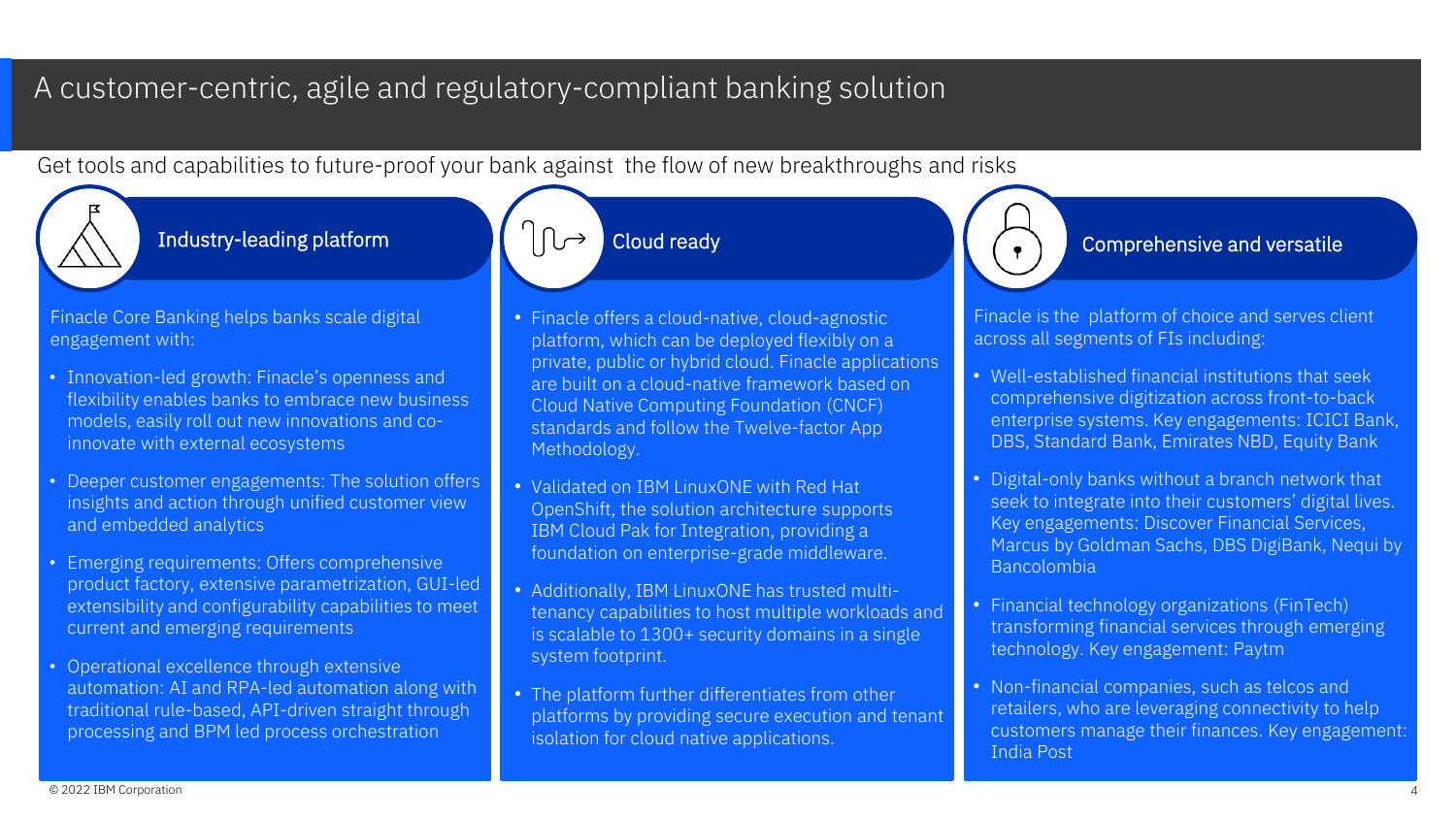### Offers benefits of high performance, strong security and lower cost

Get tools and capabilities to future-proof your bank against the flow of new breakthroughs and risks

Finacle online and batch performance is optimized on the LinuxONE platform that ensures reduced server sprawl. It also improves IT efficiency and reduces costs through:

- High-performance clock speed up to 5.2 GHz2
- Rich caches/ data memory
- Dedicated specialized processor for I/O offloading

The platform is meant to operate at 100 percent utilization.

Finacle Core Banking Solution containerized version on IBM LinuxONE systems can scale vertically or horizontally without disruptions to running applications. This helps support peak customer demands.

High performance and scalable  $\left|\left|\left(\right\rangle\right)\right|$  Cost optimization for software licensing  $\left|\left(\right\rangle\right|$  Resilient and secure

Banking solutions, when delivered on IBM LinuxONE, uses significantly less number of licenses for database, RedHat OpenShift and other middleware. This is achieved by higher CPU core utilization and dedicated I/O processors leading to significant cost savings on the joint solution.

Clients can start database licensing core by core (from as little as 2 cores at a time) and scale up to a maximum of 190 cores in LinuxONE III.

When enabled on IBM LinuxONE, Finale Core Banking Solution has unique enterprise server architecture with no single points of failure that allows the machine to continue even if a component fails. The IBM z mainframe and the IBM LinuxONE distributions both exhibit true fault tolerance and deliver the vaunted seven nines – 99.99999% of uptime and availability 3.

LinuxONE's pervasive encryption enables banks to efficiently deploy and deliver the Finacle Core Banking Solution while ensuring that trust and compliance are never compromised.

The hardware security module of IBM LinuxONE is designed to meet the requirements for FIPS 140-2 Level 4 which has been the highest level commercially available for years<sup>4</sup>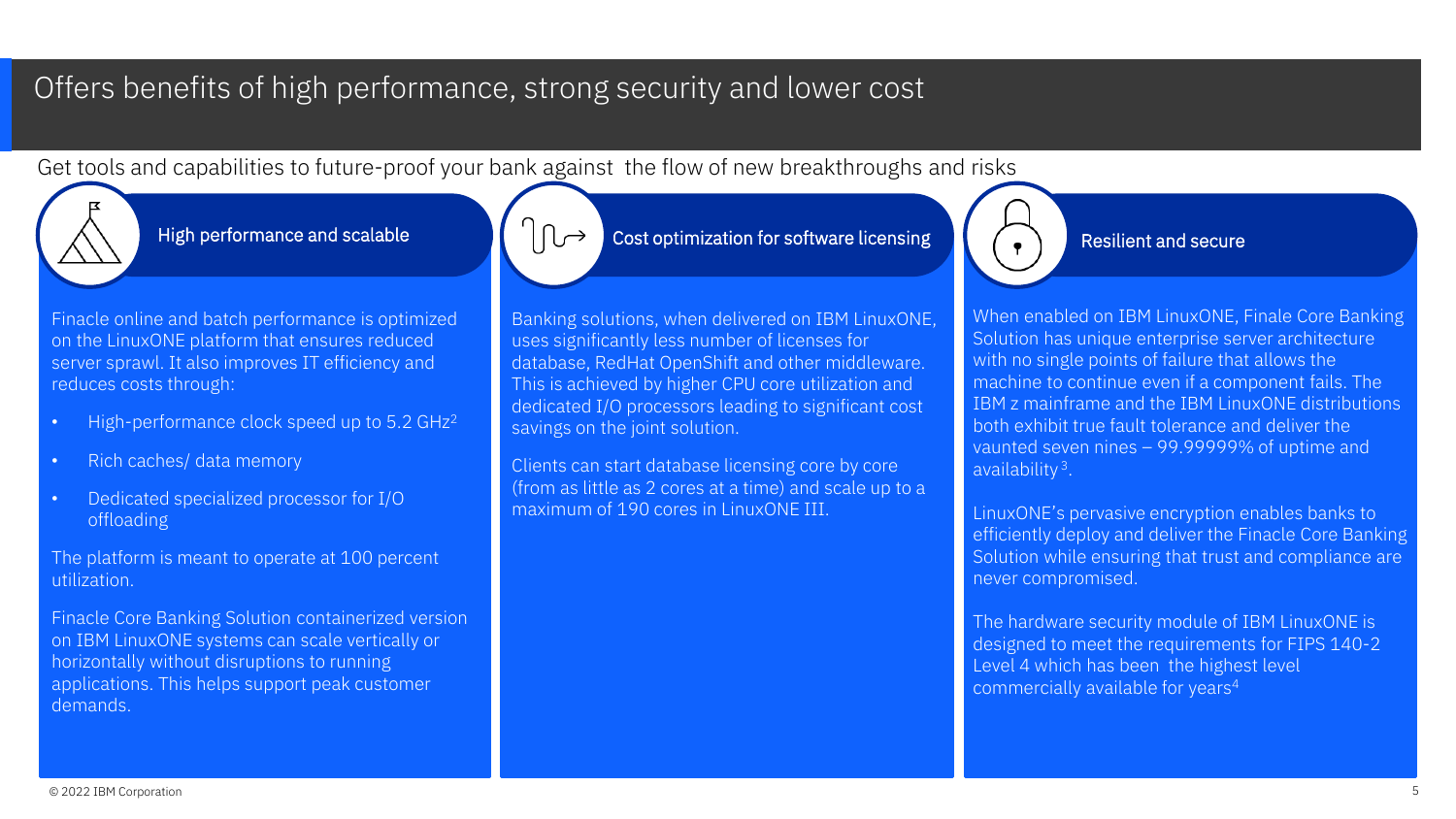- An industry-leading digital banking solution with proven product with experience of working with banks across 100 countries
- Single platform for many journeys: suitable for any type of bank – large incumbents, digital only banks, FinTechs and banking players from nonfinancial companies



#### Finacle - A strong foundation for a digital future

### **Benefits**

Banks running Finale Core Banking Solution benefit from:

#### Comprehensive Capabilities

- Retail Banking
- Corporate Banking
- Islamic banking

#### Advanced Technology Platform

- Cloud native
- Componentized design
- Open APIs
- Robust Security

#### Risk mitigated transformation

- Reference bank models
- Progressive deployment & upgrades
- Agile delivery model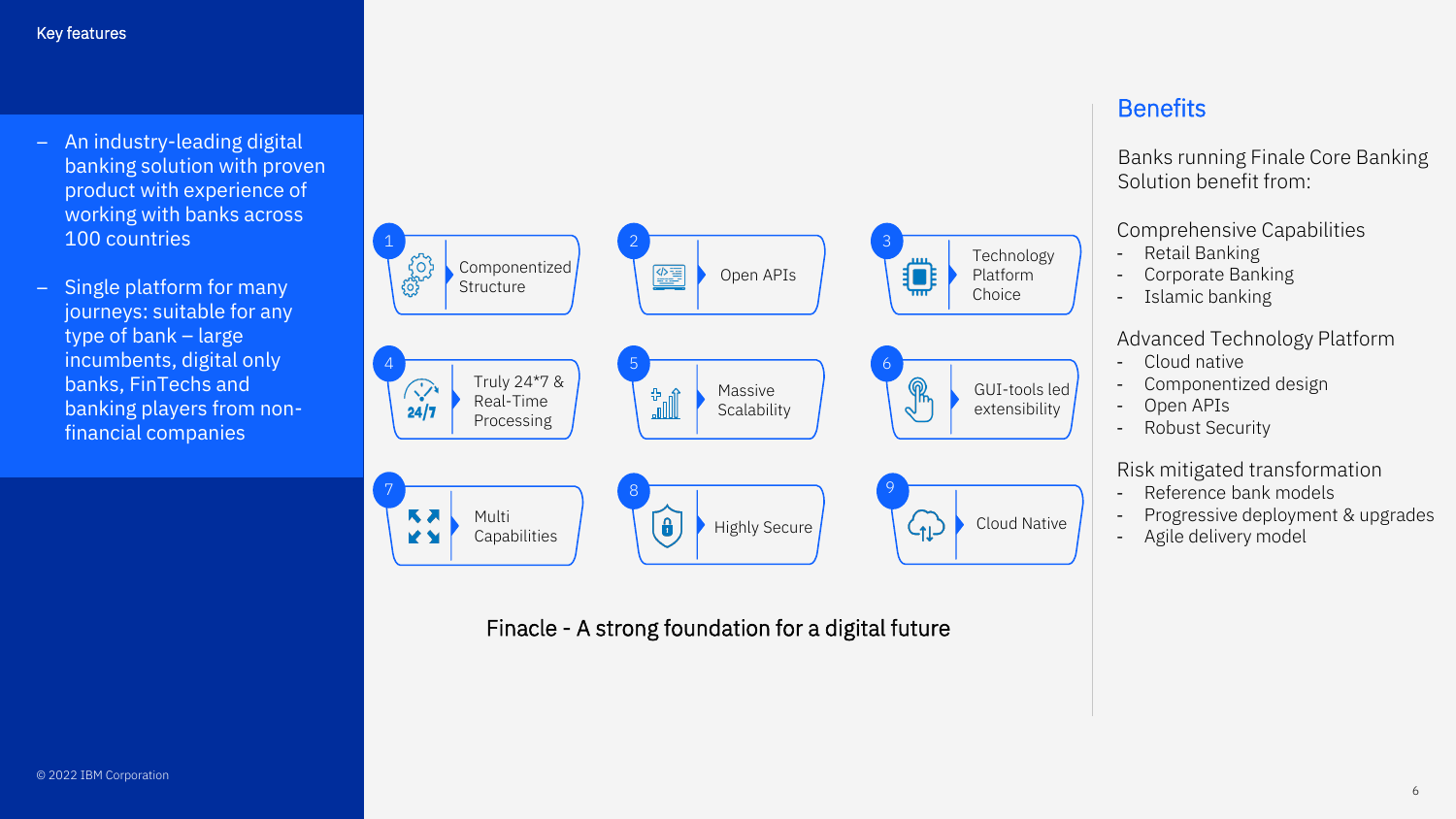### Key features

- **Finacle Core Banking** solution has a micro services architecture that has been validated on **Red Hat OpenShift** running on **IBM LinuxONE.** The solution architecture supports IBM Cloud Pak for Integration.
- The IBM LinuxONE platform provides secure execution and tenant isolation that helps cloud - native applications run in secure environment.



### **Benefits**

- Flexible cloud deployment
- Increased openness, scalability and agility driven by modular, componentized design
- Improved agility for innovation led growth through open APIs and curated partner ecosystem
- Deeper customer engagement with personalized experiences , 360 degree customer view and embedded insights via use of emerging technologies and cognitive insights
- Additionally, IBM LinuxONE provides an open yet secure platform for hybrid cloud. IBM internal tests show the same OLTP workloads on OpenShift require 17 times fewer cores on LinuxONE III LT2 and deliver a 48% lower TCO over three years than compared x86 servers 2 .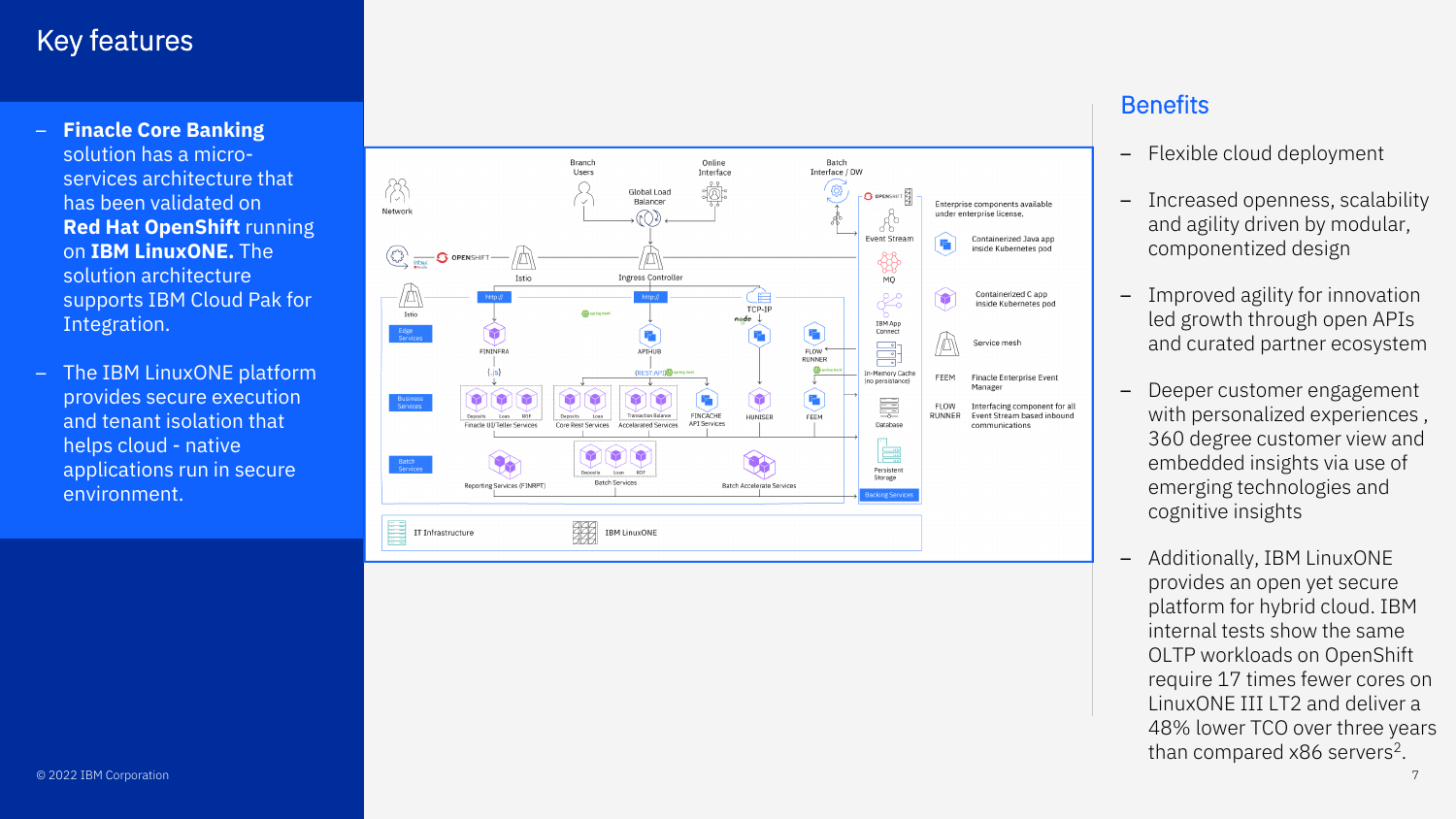- Finacle batch performance is optimized on the IBM LinuxONE platform that ensures reduced server sprawl. It also improves take out costs and efficiency of IT.
- Finacle consolidation on LinuxONE with RHOCP reduces software licensing costs significantly

X86 CPU Utilization

LinuxONE CPU Utilization IBM internal tests show the same OLTP workloads on OpenShift require 17 times fewer cores on LinuxONE III LT2 and deliver a 48% lower TCO over three years than compared x86 servers<sup>2</sup>

High-performance clock speed up to 5.2 GHz Rich caches/ data memory On-chip compression Optimized for Java™ I/O offloading Designed to be busy







### **Benefits**

To deliver an industry leading banking solution Finacle Core Banking on IBM LinuxONE takes advantage of capabilities like:

- Efficient workload management
- High sustained average CPU utilization
- Efficient network communication
- System Assist Processors for I/O
- Rich caching infrastructure reduced number of cores to run database workload
- Greater availability (RAS) characteristics that remove the need for multiple servers2
- Capacity backup units (CBU) for disaster recovery
- Dynamically grow horizontally (add Linux guests) and vertically (add hardware resources to existing Linux guests)
- All resources shared (cores, memory,  $I/O$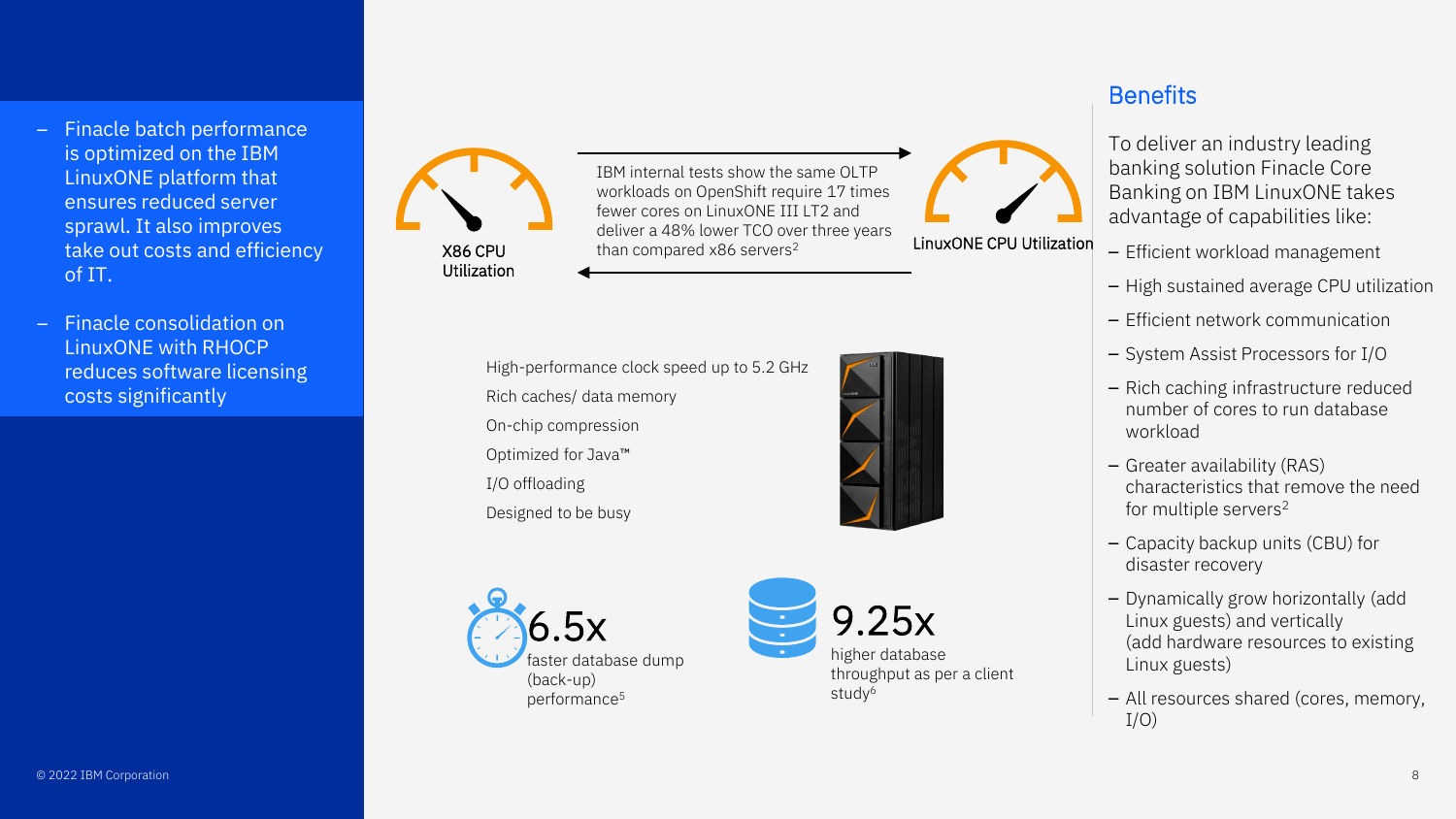- IBM LinuxONE provides reliable computing performance and enhanced security features. This combined with Finacle Core Banking will allow users to comply with regulatory requirements on time without disrupting existing operations and keeping up to speed with business requirements. The combination delivers predictable costs and agility to core banking projects.
- Even the most reliable systems require planned downtime for routine maintenance and security patching. Having a resilient system means you can get back up -and running and recover quickly from planned maintenance and disruptions. IBM LinuxONE is designed to deliver 99.99999% availability and uptime, through a combination of highly reliable components such as RAIM memory and high -availability software
- IBM LinuxONE provides end-toend pervasive encryption, that provides customers with the privacy and security of their data in transit, at rest, or in use.
- IBM LinuxONE is designed to meet the requirements for FIPS 140 -2 Level 4 cryptographic security, which has been the highest level commercially available for years 4. LinuxONE with IBM Hyper Protect Data Controller provides end -to -end, data -centric encryption and privacy to keep data protected no matter where it travels in enterprise
- IBM LinuxONE servers are certified at EAL 5+, the highest level of common criteria security certification for LPAR isolation on commercial servers 7. This ensures confidentiality and data integrity through secure execution for cloud -native workload. This helps simplify efforts to meet regulatory compliance and challenges.



9

annanan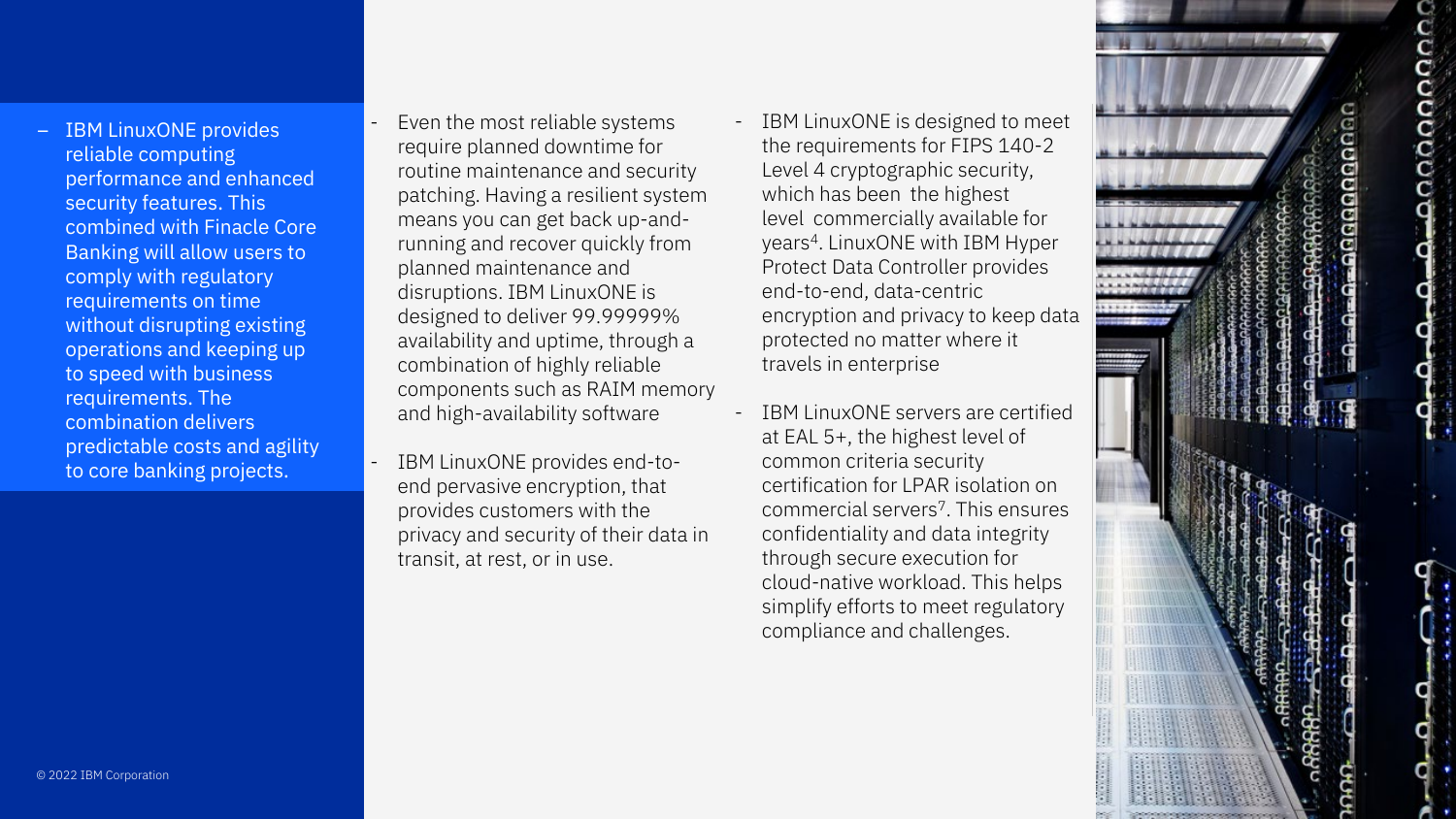## Choose a superior platform for secure cloud. Explore the new IBM LinuxONE.

- To capitalize on opportunities in the cloud landscape, your organization must have superior IT infrastructure. It must be secure yet open, resilient and available yet flexible, and aligned to your current needs yet able to scale as they change. Get cloud without compromise —with IBM LinuxONE.
- Book a consultation to explore the advantages of Finacle Core Banking on IBM LinuxONE.



#### Press Release:

[IBM collaborates with Infosys Finacle to](https://es.newsroom.ibm.com/announcements?item=122572) Create a Banking Center of Excellence



### LPNHelp@us.ibm.com

To learn more about how IBM LinuxONE platforms combined with Finacle Core Banking can benefit your banking institution, please contact [LPNHelp@us.ibm.com](mailto:LPNHelp@us.ibm.com)

You may also contact your IBM sales representative or IBM Business Partner

Make use of the **IBM LinuxONE TCO Calculator** to know how much you could be saving: [click here](https://www.ibm.com/it-infrastructure/resources/tools/linuxone-tco-calculator)